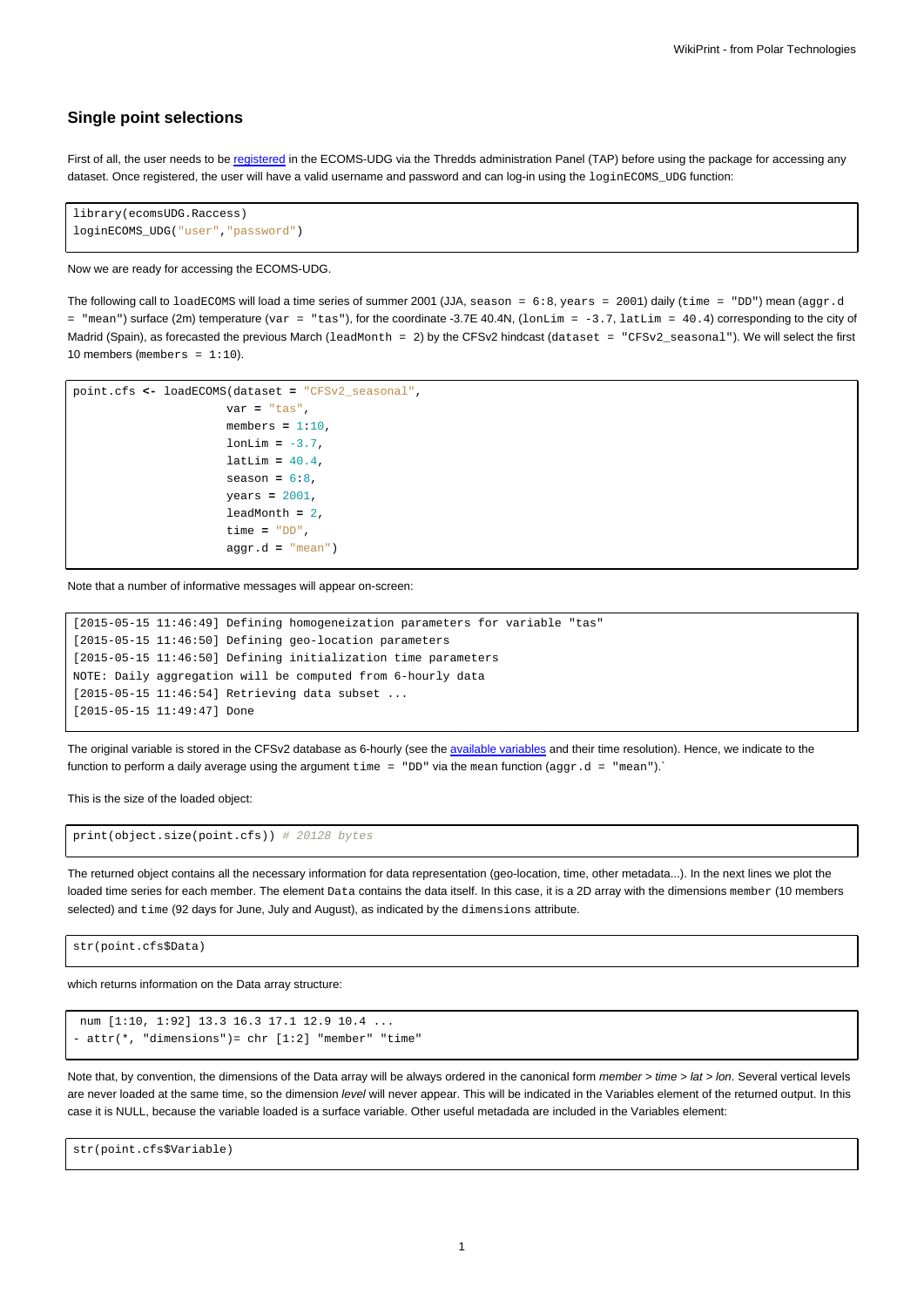returns the structure of the Variable element of the output:

List of 2 \$ varName: chr "tas" \$ level : NULL - attr(\*, "is\_standard")= logi TRUE - attr(\*, "units")= chr "degrees Celsius" - attr(\*, "longname")= chr "2-meter air temperature" - attr(\*, "daily\_agg\_cellfun")= chr "mean" - attr(\*, "monthly\_agg\_cellfun")= chr "none" - attr(\*, "verification\_time")= chr "DD"

In the following example we plot the time series with the multi-member mean and its dispersion (interquartilic range 25-75):

```
quartiles <- apply(point.cfs$Data, MARGIN = 2, FUN = quantile, probs = c(.25,.75))
ens.mean <- colMeans(point.cfs$Data)
dates <- as.POSIXlt(point.cfs$Dates$start, tz="GMT")
plot(dates, ens.mean, ylim = range(point.cfs$Data),
   type = 'n', ylab = point.cfs$Variable$varName, xlab = "time",
    main = attr(point.cfs$Variable, "longname"))
mtext(attr(point.cfs$Variable, "units"))
polygon(x = c(dates, rev(dates)),
      y = c(quartiles[1, ], rev(quartiles[2, ])),
      border = "transparent", col = rgb(0,0,1,.4))
lines(dates, ens.mean)
```